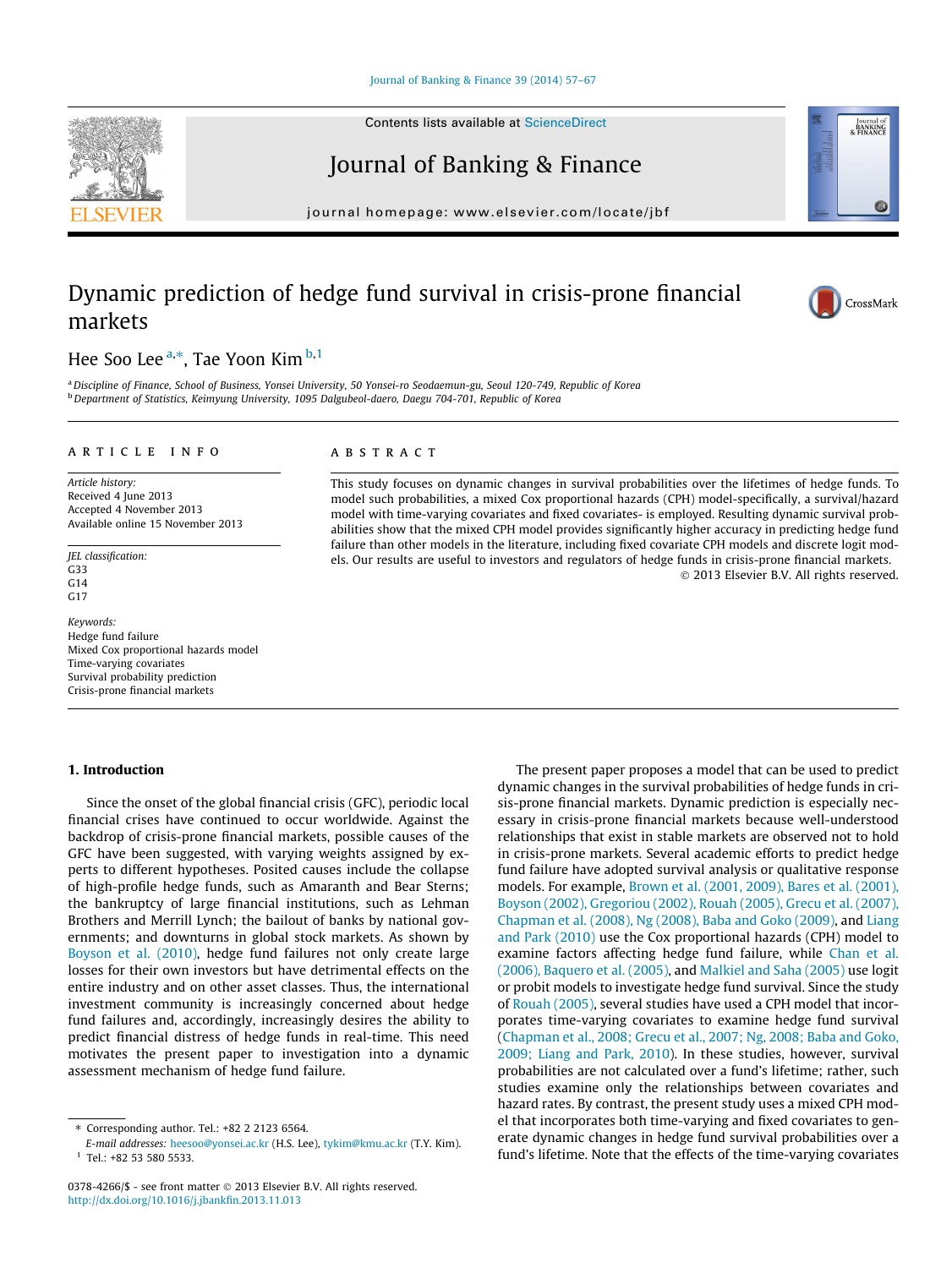of the mixed CPH model typically occur contemporaneously and are thus difficult to capture in a CPH model that incorporates only fixed covariates.

Using two datasets, the "live funds<sup>2</sup>" and the "dead funds<sup>3</sup>" datasets provided by Hedge Fund Research, Inc. (HFR), the current study establishes a mixed survival/hazards model with covariates that are both fixed and time-varying. The sample of failed hedge funds is drawn from the ''dead funds'' dataset by applying filter criteria based on returns and assets under management. After estimating the model, dynamic changes in survival probabilities are predicted, and the predictive power of the model is evaluated using the relative operating characteristic (ROC) curve as a prediction accuracy metric. The dynamic survival probabilities derived from the model indicate that non-failed funds have higher survival probabilities than failed funds across a given time horizon. Furthermore, the survival probabilities of failed funds decrease much more rapidly than those of non-failed funds along the timeline. In addition, the ROC curve shows that the mixed CPH model is far superior in predicting survival probabilities than the fixed CPH model, which only incorporates fixed covariates and a discrete-time hazard logit model of [Shumway \(2001\)](#page--1-0) that also incorporates mixed covariates. Therefore, the mixed model developed in this study provides an effective tool for real-time predictions of survival probabilities of hedge funds. Importantly, our study shows how crisis-prone financial markets distort well-known effects of covariates on hedge fund failure in non-crisis-prone markets and demonstrates how the mixed CPH model with time-varying covariates successfully adapts to dynamic market conditions. These results are useful for investors and regulators monitoring potential fund failures in real-time.

#### 2. HFR data and covariate selection

This paper employs two HFR databases commonly used by both academics and practitioners. As their names suggest, the ''live funds'' database includes information regarding all hedge funds that currently report to HFR, while the ''dead funds'' database includes information regarding hedge funds that have stopped reporting to HFR. The live funds and dead funds databases used in this study cover the period from January 1990 to December 2009. The live funds database includes 2003 funds, while the dead funds database includes 2303 funds. In this study, we consider only funds that have a minimum of 36 months of data to guarantee a sufficient number of observations for the estimation process.<sup>4</sup> To avoid data heterogeneity, funds that do not report returns net of fees to HFR on a monthly basis or have missing data are deleted. As a result, our HFR data consist of 1484 live funds and 1329 dead funds.<sup>5</sup> The HFR database provides three information tables: the administrative table, the performance table, and the assets under management (AUM) table. The administrative table discloses a wide range of timeinvariant data on each fund, while the other two tables present monthly time series information regarding the funds.

Several hedge fund characteristics that may be considered covariates to be used in CPH models are included in the three information tables. In particular, the administrative table contains information that can be used to categorize funds into four categories according to investment strategy: equity hedge, event-driven, macro, and relative value arbitrage. Additional information in the administrative table includes inception date, minimum investment requirements, redemption policies, fee structures, leverage, and domicile. These fund characteristics can be directly or indirectly incorporated into CPH models as fixed or time-varying covariates. The fixed covariates include minimum investment, leverage, highwater mark, hurdle rate, redemption period, notice period, lockup period, domicile, $6$  and strategy, while incentive fee is used as a timevarying covariate in the model. Returns and fund size variables that would be incorporated into the mixed CPH model as time-varying covariates are provided in the performance and asset tables, respectively. Note that classifying covariates as fixed or time-varying depends on how HFR reports them but that classifications are adjusted whenever necessary and possible. For example, the incentive fee reported as a fixed percentage of profit in the HFR database is potentially time-varying because it is directly related to monthly profit; hence, it is incorporated as a time-varying covariate by recalculating it in terms of monthly dollar value. See Panel A of [Table 1](#page--1-0) below for more details.

[Table 1](#page--1-0) presents summary statistics of these fund characteristics (or covariates) based on the live, dead and combined fund datasets, together with test results pertaining to differences between live and dead funds. Summary statistics for the overall covariates are given in Panel A, where each cell represents the average of the corresponding covariate values across all months and funds in the live or dead funds database, unless otherwise stated. To identify differences more precisely, monthly returns and AUM are further analyzed in terms of three fixed time horizons (1 month, 3 months and 6 months before the death of a fund) in Panel B.

The covariate statistics in Panel A of [Table 1](#page--1-0) allow for an analysis of the differences between live and dead hedge funds. Among covariates, duration, management fee, average monthly AUM, incentive fee, and average monthly return distinguish dead funds from live funds most significantly ( $p < 0.0001$ ). Notice period, minimum investment, domiciled offshore, and high-water mark distinguish the dead from the live funds significantly  $(0.0058 < p < 0.0132)$ , whereas hurdle rate, lockup period, redemption period, and leverage fail to distinguish between the two types of funds. These results are largely consistent with our intuitions and provide useful tips for the management of funds. For instance, the average duration of live funds is longer than that of dead funds, and average monthly AUM and returns of live funds are higher than for dead funds. Additionally, observe that the amount of minimum investment or the proportion of funds with high-water mark provisions is higher among live funds than among dead funds.

A number of useful findings can be obtained from Panel B. First, variances in AUM (returns) for dead funds are significantly lower (higher) for the three fixed time horizons compared with those for live funds. The low variances in AUM for dead funds are likely due to a significant decrease in the mean values of AUM over the three fixed time horizons (i.e., 222.53 is decreased to 67.93, 74.41 and 83.19 for 1 month, 3 months, and 6 months, respectively), while the increased variances in returns are likely due to the significant decreases in the returns of failed funds for the three fixed time horizons. Second, as expected, the average lifetime monthly return and AUM of live funds is significantly higher than the average values of monthly returns in the three fixed time hori-

 $2$  The "live fund" dataset includes information on hedge funds that currently report to HFR.

<sup>&</sup>lt;sup>3</sup> The "dead fund" dataset includes information on hedge funds that have stopped reporting to HFR.

<sup>&</sup>lt;sup>4</sup> We exclude 341 live funds and 714 dead funds from the databases due to failure to meet the minimum observation requirement. [Gregoriou \(2002\), Chapman](#page--1-0) [et al.\(2008\), Ng \(2008\), Baba and Goko \(2009\),](#page--1-0) and [Liang and Park \(2010\)](#page--1-0) employ similar minimum observation requirements and report no significant sample selection biases. In unreported work, we applied the same analysis used in this paper to funds with a minimum of 24 months of data and found no significant bias in our 36-month requirement.

<sup>&</sup>lt;sup>5</sup> The backfilled returns and AUM data, which cover the period before each fund initially joined the HFR databases, are removed from the databases to avoid backfill bias. Additionally, two index funds and funds-of-hedge funds are deleted from the databases to ensure that hedge funds are distinct from portfolios of hedge funds. <sup>6</sup> Domicile indicates whether a fund is offshore or based in the USA.